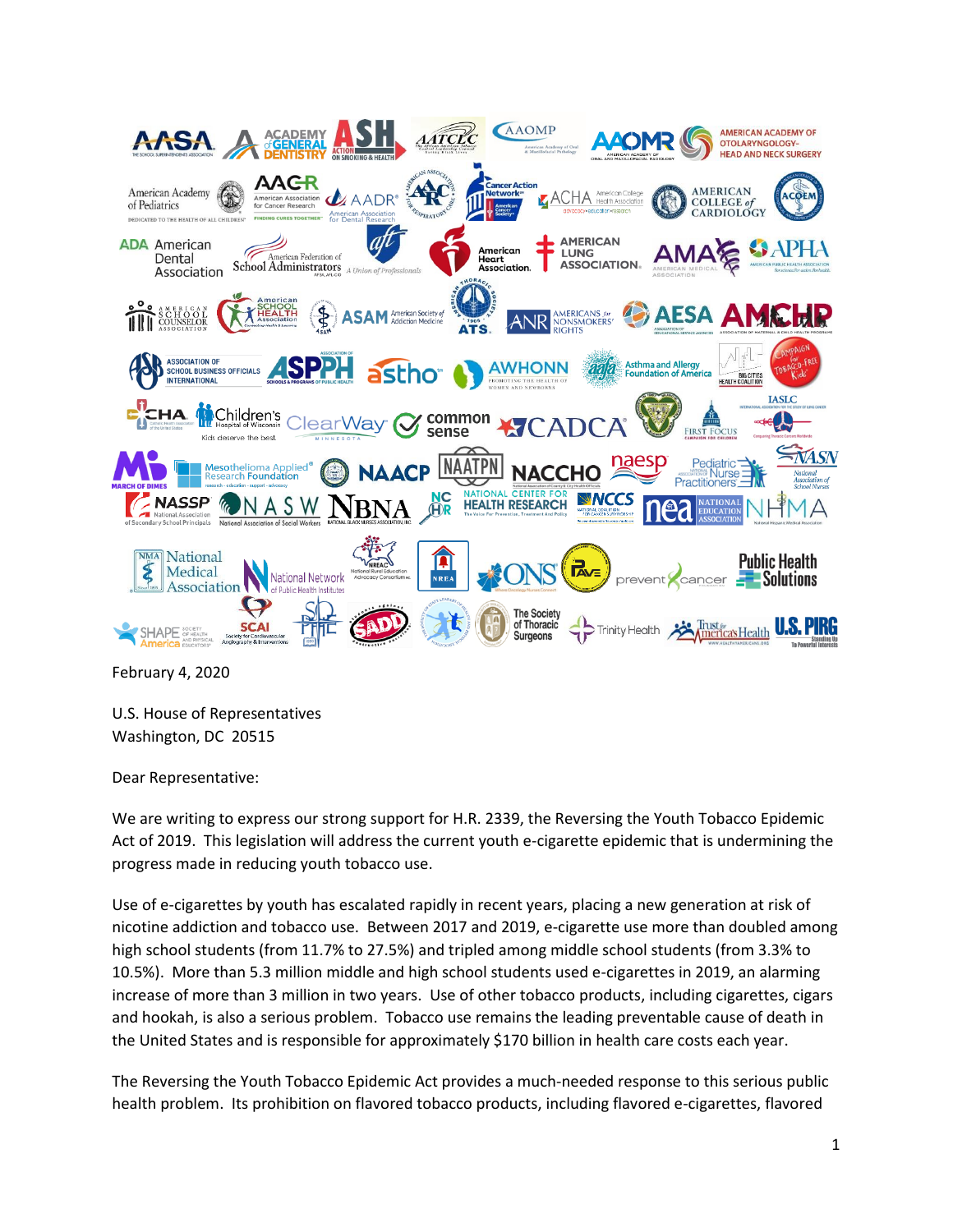cigars, and menthol cigarettes, is needed to stop tobacco companies from targeting and addicting kids with enticing flavors, such as gummy bear and cotton candy. Flavors mask the harsh taste of tobacco and make it easier for kids to start to use a tobacco product and to become addicted.

The bill's prohibition on flavored e-cigarettes is all the more important because the Administration's recently released policy on flavored e-cigarettes will leave thousands of flavored e-liquids and devices on the market. Flavors are a key reason for widespread youth use of e-cigarettes. Ninety-seven percent of current youth e-cigarette users have used a flavored e-cigarette in the past month, and seven out of ten said they used e-cigarettes "because they come in flavors I like."

The bill's prohibition on menthol cigarettes, flavored cigars, and other flavored tobacco products will also help protect kids and public health. More than half of youth smokers – and seven in ten African American youth smokers – smoke menthol cigarettes. As a result of decades of pervasive tobacco industry marketing, 85 percent of African-American smokers smoke menthol cigarettes, and menthol is a likely contributor to the higher rates of tobacco-caused death and disease experienced by African Americans. A 2013 Food and Drug Administration (FDA) analysis concluded that menthol cigarettes increase youth initiation, increase nicotine addiction, and make it harder for smokers to quit. Cigars are also available in a wide variety of flavors that make them more attractive to kids. More than one million high school students smoke cigars.

In addition to its prohibition on flavored tobacco products, the Reversing the Youth Tobacco Epidemic Act includes a number of other provisions that will help to reduce youth use of e-cigarettes and use of other tobacco products, including prohibiting online sales of most tobacco products, addressing inappropriate marketing and advertising, and ensuring that FDA will promptly implement the graphic health warnings on cigarette packs and advertising that are required under the 2009 Tobacco Control Act.

Youth use of e-cigarettes and other tobacco products is a problem that will not resolve itself. It will require action by Congress. The Reversing the Youth Tobacco Epidemic Act provides the comprehensive response that is needed. We urge you to support this important legislation when it comes to the House floor.

Sincerely,

AASA, The School Superintendents Association Academy of General Dentistry Action on Smoking & Health African American Tobacco Control Leadership Council American Academy of Oral and Maxillofacial Pathology American Academy of Oral and Maxillofacial Radiology American Academy of Otolaryngology-Head and Neck Surgery American Academy of Pediatrics American Association for Cancer Research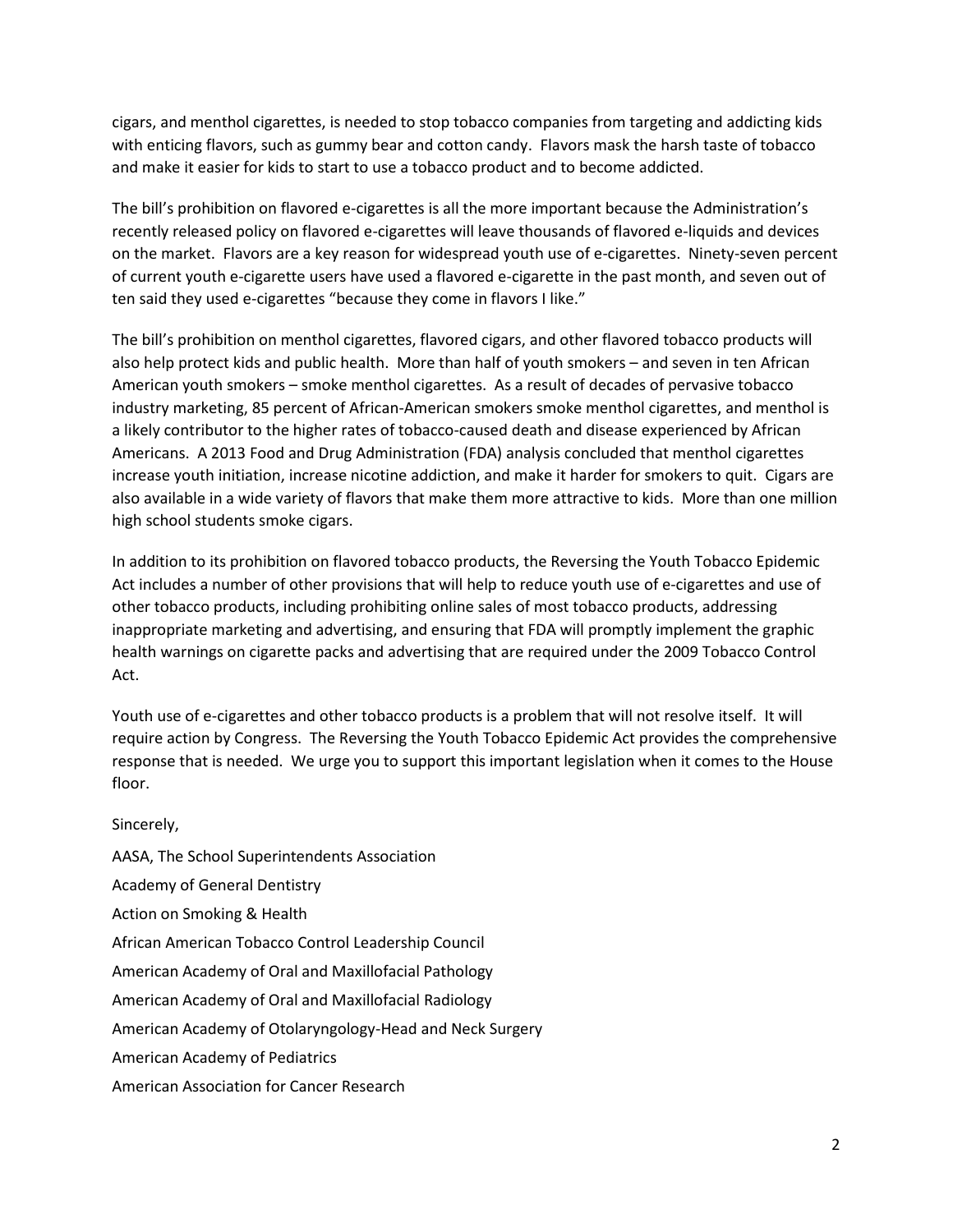American Association for Dental Research American Association for Respiratory Care American Cancer Society Cancer Action Network American College Health Association American College of Cardiology American College of Occupational and Environmental Medicine American Dental Association American Federation of School Administrators American Federation of Teachers American Heart Association American Lung Association American Medical Association American Public Health Association American School Counselor Association American School Health Association (ASHA) American Society of Addiction Medicine American Thoracic Society Americans for Nonsmokers' Rights Association of Educational Service Agencies Association of Maternal & Child Health Programs Association of School Business Officials International Association of Schools and Programs of Public Health Association of State and Territorial Health Officials (ASTHO) Association of Women's Health, Obstetric and Neonatal Nurses Asthma and Allergy Foundation of America Big Cities Health Coalition Campaign for Tobacco-Free Kids Catholic Health Association of the United States Children's Wisconsin ClearWay Minnesota Common Sense Media Community Anti-Drug Coalitions of America's (CADCA) Eta Sigma Gamma – National Health Education Honorary First Focus Campaign for Children International Association for the Study of Lung Cancer